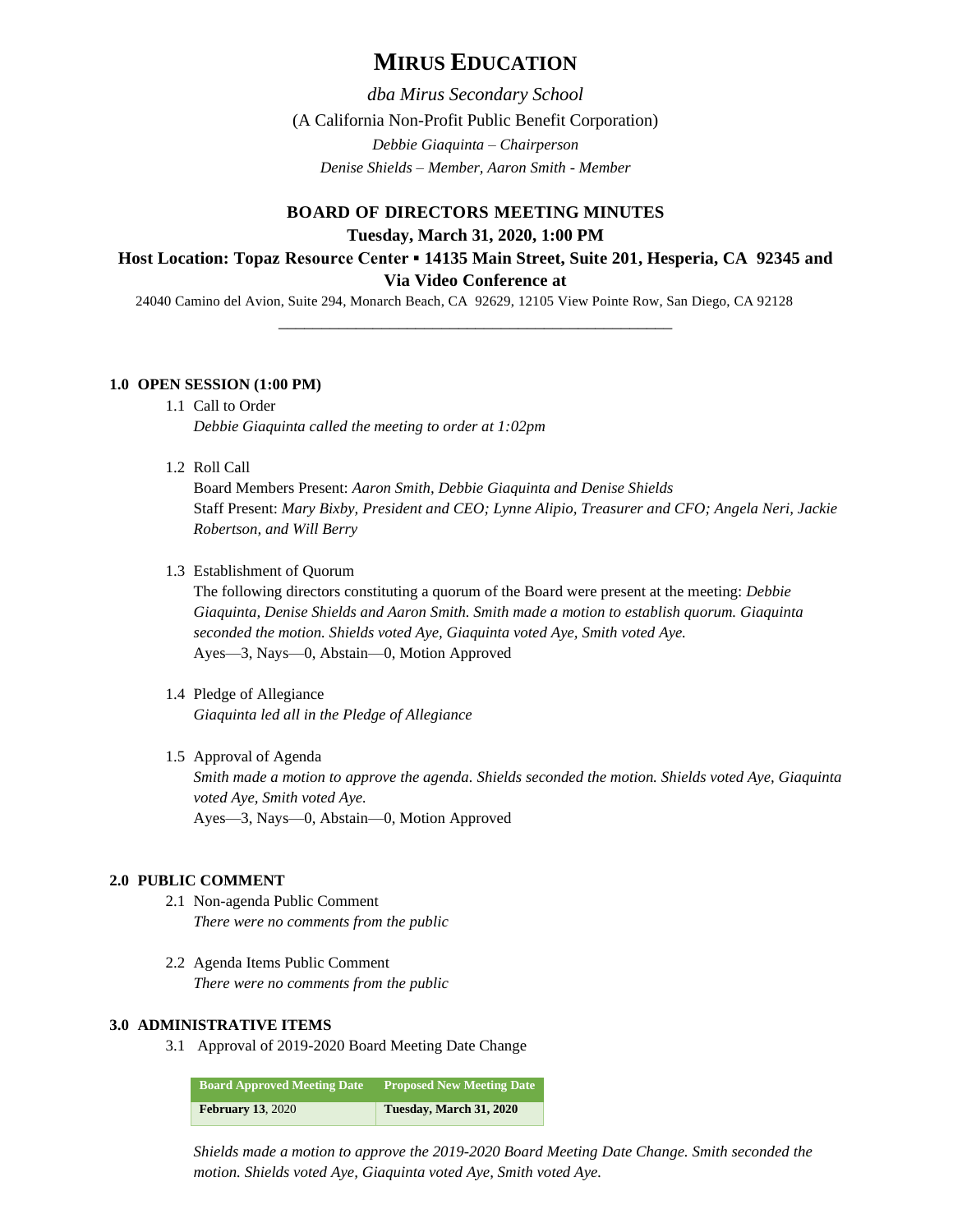Ayes—3, Nays—0, Abstain—0, Motion Approved

#### 3.2 President's Report

## **3.2.1** Coronavirus (COVID-9) Update

*Mary Bixby shared updated on how Mirus Secondary and the greater community have adjusted delivery of instruction as a result of the pandemic, such as teachers and students working from home, distribution of Chromebooks and modification of calendar. She shared actions taken by large districts and the current guidance by the California Superintendent of Instruction Tony Thurmond and Governor Newsom.* 

## **3.2.2** Graduation

*Mary Bixby shared that while the school plans to proceed as if graduation will take place, it will continue to monitor the public health landscape and make any final determinations as appropriate closer to the scheduled date.* 

#### 3.3 Strategic Plan Update

**3.3.1** Mirus Secondary School

**3.3.1.1** School Participation Report for the period of 2019-2020

Month 3-8: 08/26/2019 – 02/07/202

*Mary Bixby shared that the Altus schools have distributed over 500 Chromebooks during March and continue to support the strategic plan through remote delivery of educational services. She also reported that the Altus University professional development for staff is continuing to function.*

## **4.0 CONSENT AGENDA**

- 4.1 Approval of Board Meeting Minutes for October 10, 2019
- 4.2 Acceptance of Audit Report/Combined Financial Statements and Supplemental Information Year Ended June 30, 2019
- 4.3 Approval of Safety Plan 2019 2020

*Smith made a motion to approve Board Meeting Minutes for October 10, 2019, accept the Audit Report/Combined Financial Statements and Supplemental Information Year Ended June 30, 2019 and Approve the Safety Plan 2019 – 2020. Giaquinta seconded the motion. Shields voted Aye, Giaquinta voted Aye, Smith voted Aye.*

Ayes—3, Nays—0, Abstain—0, Motion Approved

#### **5.0 ACTION ITEMS**

#### 5.1 **Action Items Specific to Mirus Secondary School**

**5.1.1** Approval of First Interim Report FY 2019 - 2020

*Shields made a motion to approve the First Interim Report FY 2019 - 2020. Giaquinta seconded the motion. Shields voted Aye, Giaquinta voted Aye, Smith voted Aye.* Ayes—3, Nays—0, Abstain—0, Motion Approved

**5.1.2** Review and Discuss the February Revised Operational Budget Assumptions for FY 2019-2020 and Approval of February Revised Operational Budget FY 2019-2020

*Giaquinta made a motion to approve the February Revised Operational Budget FY 2019-2020 Shields seconded the motion. Shields voted Aye, Giaquinta voted Aye, Smith abstained.* Ayes—2, Nays—0, Abstain—1, Motion Approved